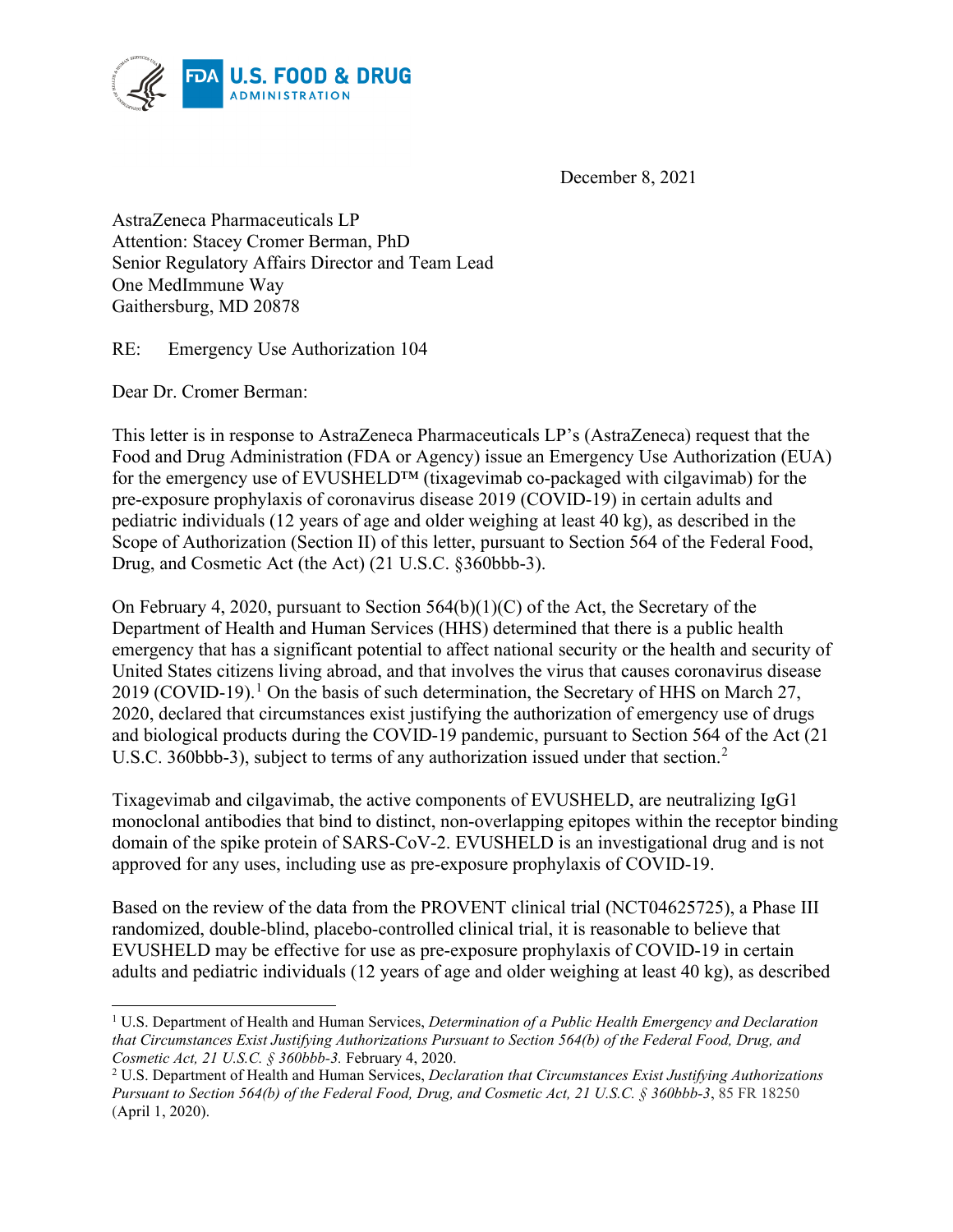in the Scope of Authorization (Section II), and when used under the conditions described in this authorization, the known and potential benefits of EVUSHELD outweigh the known and potential risks of such product.

Having concluded that the criteria for issuance of this authorization under Section 564(c) of the Act are met, I am authorizing the emergency use of EVUSHELD for use as pre-exposure prophylaxis of COVID-19, as described in the Scope of Authorization section of this letter (Section II) and subject to the terms of this authorization.

# **I. Criteria for Issuance of Authorization**

I have concluded that the emergency use of EVUSHELD for pre-exposure prophylaxis of COVID-19 when administered as described in the Scope of Authorization (Section II) meets the criteria for issuance of an authorization under Section 564(c) of the Act, because:

- 1. SARS-CoV-2 can cause a serious or life-threatening disease or condition, including severe respiratory illness, to humans infected by this virus;
- 2. Based on the totality of scientific evidence available to FDA, it is reasonable to believe that EVUSHELD may be effective for use as pre-exposure prophylaxis of COVID-19 in certain adults and pediatric individuals (12 years of age and older weighing at least 40 kg), as described in the Scope of Authorization (section II), and that, when used under the conditions described in this authorization, the known and potential benefits of EVUSHELD outweigh the known and potential risks of such product; and
- 3. There is no adequate, approved, and available alternative to the emergency use of EVUSHELD as pre-exposure prophylaxis of COVID-19 as further described in the Scope of Authorization (section II). $3$

# **II. Scope of Authorization**

I have concluded, pursuant to Section  $564(d)(1)$  of the Act, that the scope of this authorization is limited as follows:

- Distribution of the authorized EVUSHELD will be controlled by the United States (U.S.) Government for use consistent with the terms and conditions of this EUA. AstraZeneca will supply EVUSHELD to authorized distributor( $s$ )<sup>[4](#page-1-1)</sup>, who will distribute to healthcare facilities or healthcare providers as directed by the U.S. Government, in collaboration with state and local government authorities as needed;
- EVUSHELD may only be used in adults and pediatric individuals (12 years of age and older weighing at least 40 kg):

<span id="page-1-0"></span><sup>&</sup>lt;sup>3</sup> No other criteria of issuance have been prescribed by regulation under Section 564(c)(4) of the Act.

<span id="page-1-1"></span><sup>4</sup> "Authorized Distributor(s)" are identified by AstraZeneca as an entity or entities allowed to distribute authorized EVUSHELD.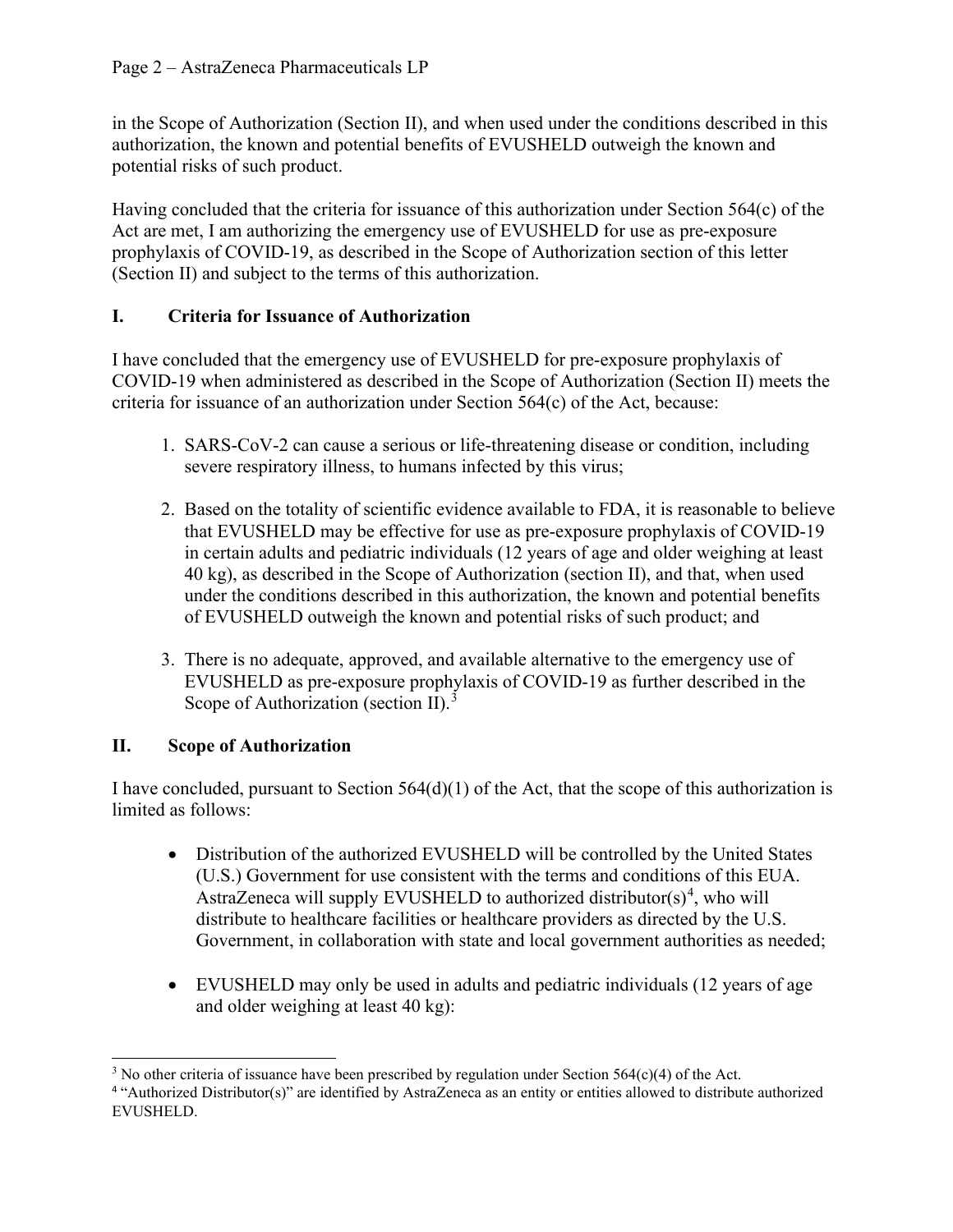- Who are not currently infected with SARS-CoV-2 and who have not had a known recent exposure to an individual infected with SARS-CoV-2 **and**
	- o Who have moderate to severe immune compromise due to a medical condition or receipt of immunosuppressive medications or treatments **and** may not mount an adequate immune response to COVID-19 vaccination<sup>[5](#page-2-0)</sup> or
	- o For whom vaccination with any available COVID-19 vaccine, according to the approved or authorized schedule, is not recommended due to a history of severe adverse reaction (e.g., severe allergic reaction) to a COVID-19 vaccine(s) and/or COVID-19 vaccine component(s).

### Limitations on Authorized Use

- Evusheld is **not** authorized for the following uses in individuals:
	- For treatment of COVID-19, or
	- For post-exposure prophylaxis of COVID-19 in individuals who have been exposed to someone infected with SARS-CoV-2.
- Pre-exposure prophylaxis with EVUSHELD is not a substitute for vaccination in individuals for whom COVID-19 vaccination is recommended. Individuals for whom COVID-19 vaccination is recommended, including individuals with moderate to severe immune compromise who may derive benefit from COVID-19 vaccination, should receive COVID-19 vaccination.
- For individuals who have received a COVID-19 vaccine, EVUSHELD should be administered at least two weeks after vaccination.
- The use of EVUSHELD covered by this authorization must be in accordance with the authorized Fact Sheets.

## **Product Description**

EVUSHELD is supplied as a single carton (NDC 0310-7442-02) containing 1 single-dose vial of tixagevimab injection and 1 single-dose vial of cilgavimab injection.

Tixagevimab injection (NDC 0310-8895-01) is a sterile, preservative-free, clear to opalescent and colorless to slightly yellow solution supplied in a single-dose vial for intramuscular use. The vial stoppers are not made with natural rubber latex. Each 1.5 mL contains 150 mg tixagevimab, L- histidine (2.4 mg), L- histidine hydrochloride monohydrate (3.0 mg), polysorbate 80 (0.6 mg), sucrose (123.2 mg), and Water for Injection, USP.

<span id="page-2-0"></span><sup>5</sup> For additional information please see [https://www.cdc.gov/vaccines/covid-19/clinical-considerations/covid-19](https://www.cdc.gov/vaccines/covid-19/clinical-considerations/covid-19-vaccines-us.html) [vaccines-us.html.](https://www.cdc.gov/vaccines/covid-19/clinical-considerations/covid-19-vaccines-us.html) Healthcare providers should consider the benefit-risk for an individual patient.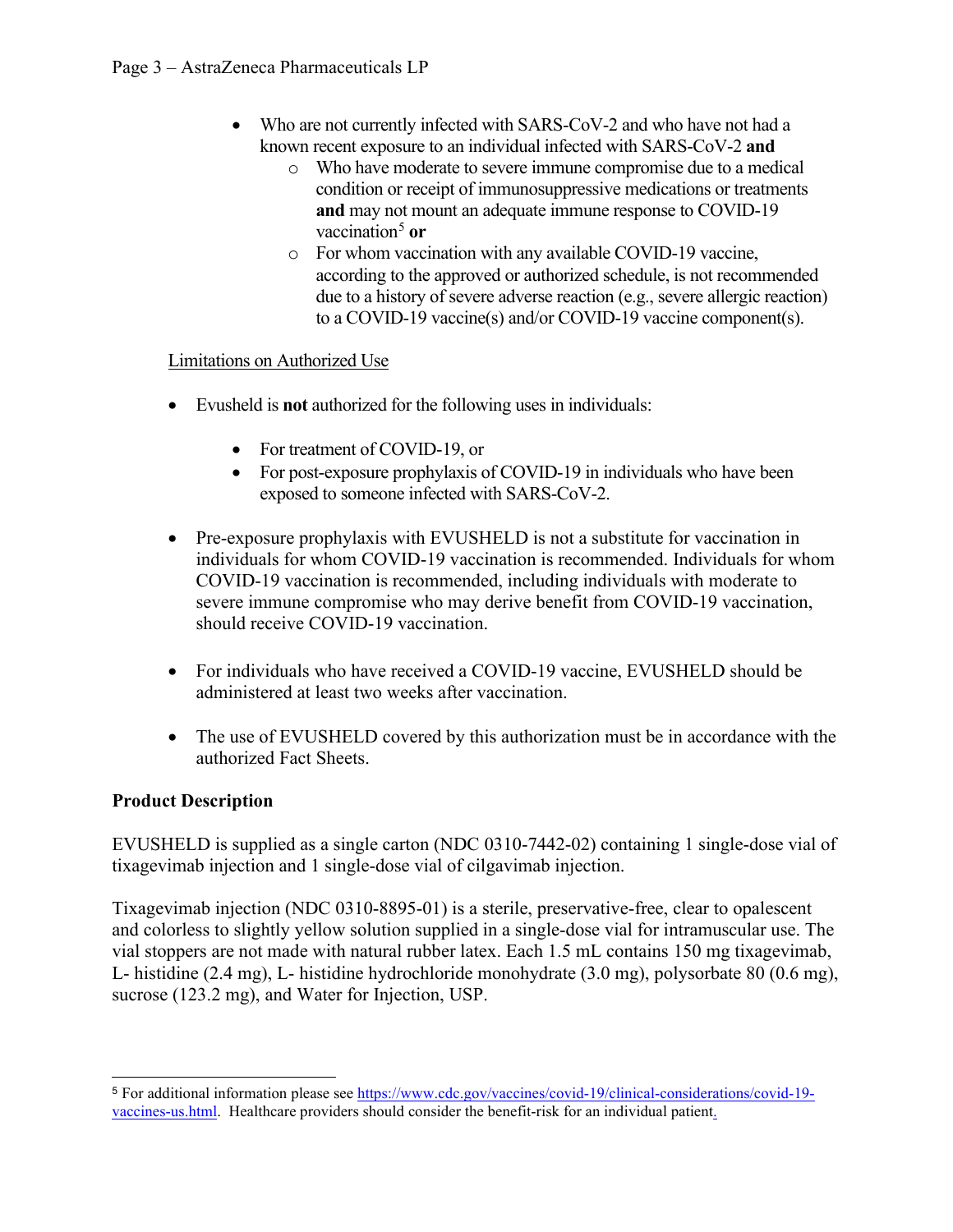Cilgavimab injection (NDC 0310-1061-01) is a sterile, preservative-free, clear to opalescent and colorless to slightly yellow solution supplied in a single-dose vial for intramuscular use. The vial stoppers are not made with natural rubber latex. Each 1.5 mL contains 150 mg cilgavimab, Lhistidine (2.4 mg), L- histidine hydrochloride monohydrate (3.0 mg), polysorbate 80 (0.6 mg), sucrose (123.2 mg), and Water for Injection, USP.

Unopened vials of tixagevimab and cilgavimab must be stored in a refrigerator at 2°C to 8°C (36°F to 46°F) in the original carton to protect from light. Vials must not be frozen or shaken. Unused portions must be discarded.

EVUSHELD is authorized for emergency use with the following product-specific information required to be made available to healthcare providers and to patients, parents, and caregivers, respectively, through AstraZeneca's website [www.EVUSHELD.com](http://www.evusheld.com/) (referred to as the "authorized labeling"):

- Fact Sheet for Healthcare Providers: Emergency Use Authorization (EUA) for EVUSHELD
- Fact Sheet for Patients, Parents and Caregivers: Emergency Use Authorization (EUA) of EVUSHELD for Coronavirus Disease 2019 (COVID-19)

I have concluded, pursuant to Section 564(d)(2) of the Act, that it is reasonable to believe that the known and potential benefits of EVUSHELD, when used for pre-exposure prophylaxis of COVID-19 in certain adults and pediatric individuals (12 years of age and older weighing at least 40 kg) and used in accordance with this Scope of Authorization (Section II), outweigh the known and potential risks.

I have concluded, pursuant to Section  $564(d)(3)$  of the Act, based on the totality of scientific evidence available to FDA, that it is reasonable to believe that EVUSHELD may be effective for pre-exposure prophylaxis of COVID-19 in certain adults and pediatric individuals (12 years of age and older weighing at least 40 kg) when used in accordance with this Scope of Authorization (Section II), pursuant to Section  $564(c)(2)(A)$  of the Act.

Having reviewed the scientific information available to FDA, including the information supporting the conclusions described in Section I above, I have concluded that EVUSHELD (as described in this Scope of Authorization (Section II)) meets the criteria set forth in Section 564(c) of the Act concerning safety and potential effectiveness.

The emergency use of your product under an EUA must be consistent with, and may not exceed, the terms of the Authorization, including the Scope of Authorization (Section II) and the Conditions of Authorization (Section III). Subject to the terms of this EUA and under the circumstances set forth in the Secretary of HHS's determination under Section 564(b)(1)(C) described above and the Secretary of HHS's corresponding declaration under Section 564(b)(1), EVUSHELD is authorized for use as pre-exposure prophylaxis of COVID-19 as described in this Scope of Authorization (Section II) under this EUA, despite the fact that it does not meet certain requirements otherwise required by applicable federal law.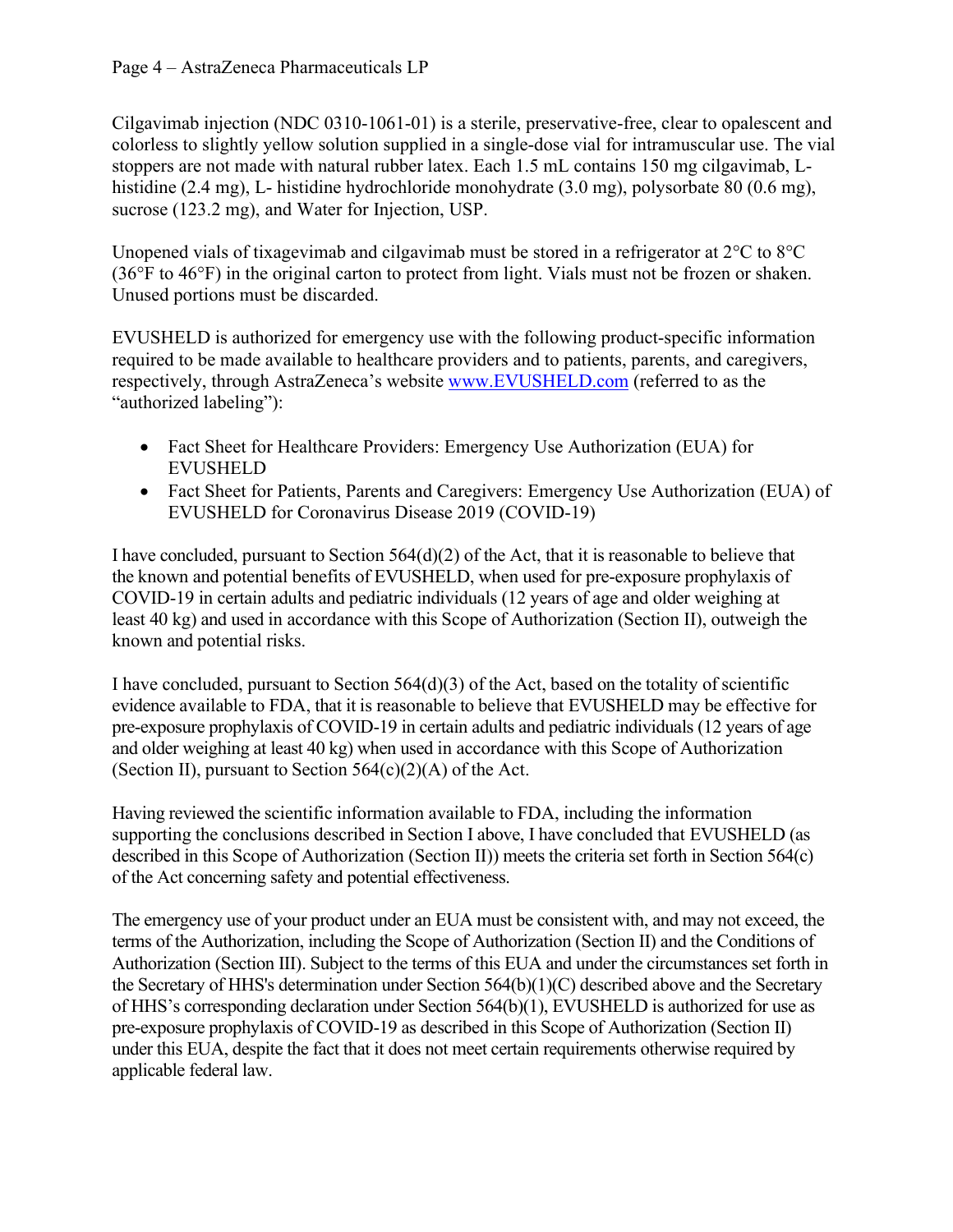#### **III. Conditions of Authorization**

Pursuant to Section 564 of the Act, I am establishing the following conditions on this authorization:

#### AstraZeneca and Authorized Distributors<sup>[6](#page-4-0)</sup>

- A. AstraZeneca and authorized distributor(s) will ensure that EVUSHELD is distributed with the authorized labeling (i.e., Fact Sheets) will be made available to healthcare facilities and/or healthcare providers as described in Section II of this Letter of Authorization.
- B. AstraZeneca and authorized distributor(s) will ensure that appropriate storage and cold chain is maintained until the product is delivered to healthcare facilities and/or healthcare providers.
- C. AstraZeneca and authorized distributor(s) will ensure that the terms of this EUA are made available to all relevant stakeholders (e.g., U.S. government agencies, state and local government authorities, authorized distributors, healthcare facilities, healthcare providers) involved in distributing or receiving EVUSHELD. AstraZeneca will provide to all relevant stakeholders a copy of this Letter of Authorization and communicate any subsequent amendments that might be made to this Letter of Authorization and its authorized accompanying materials (i.e., Fact Sheets).
- D. AstraZeneca may request changes to this authorization, including to the authorized Fact Sheets for EVUSHELD. Any request for changes to this EUA must be submitted to the Office of Infectious Diseases/Office of New Drugs/Center for Drug Evaluation and Research. Such changes require appropriate authorization prior to implementation.<sup>[7](#page-4-1)</sup>
- E. AstraZeneca may develop and disseminate instructional and educational materials (e.g., materials providing information on product administration and/or patient monitoring) that are consistent with the authorized emergency use of EVUSHELD as described in this Letter of Authorization and authorized labeling, without FDA's review and concurrence, when necessary to meet public health needs. Any instructional and educational materials that are inconsistent with the authorized labeling for EVUSHELD are prohibited. If the Agency notifies AstraZeneca that any instructional and educational materials are

<span id="page-4-0"></span><sup>6</sup> "Authorized Distributor(s)" are identified by AstraZeneca as an entity or entities allowed to distribute EVUSHELD for the use authorized in this letter.

<span id="page-4-1"></span> $7$  The following types of revisions may be authorized without reissuing this letter: (1) changes to the authorized labeling; (2) non-substantive editorial corrections to this letter; (3) new types of authorized labeling, including new fact sheets; (4) new carton/container labels; (5) expiration dating extensions; (6) changes to manufacturing processes, including tests or other authorized components of manufacturing; (7) new conditions of authorization to require data collection or study; (8) new strengths of the authorized product, new product sources (e.g., of active pharmaceutical ingredient) or of product components. For changes to the authorization, including the authorized labeling, of the type listed in (3), (6), (7), or (8), review and concurrence is required from the Counter-Terrorism and Emergency Coordination Staff/Office of the Center Director/CDER and the Office of Counterterrorism and Emerging Threats/Office of the Chief Scientist.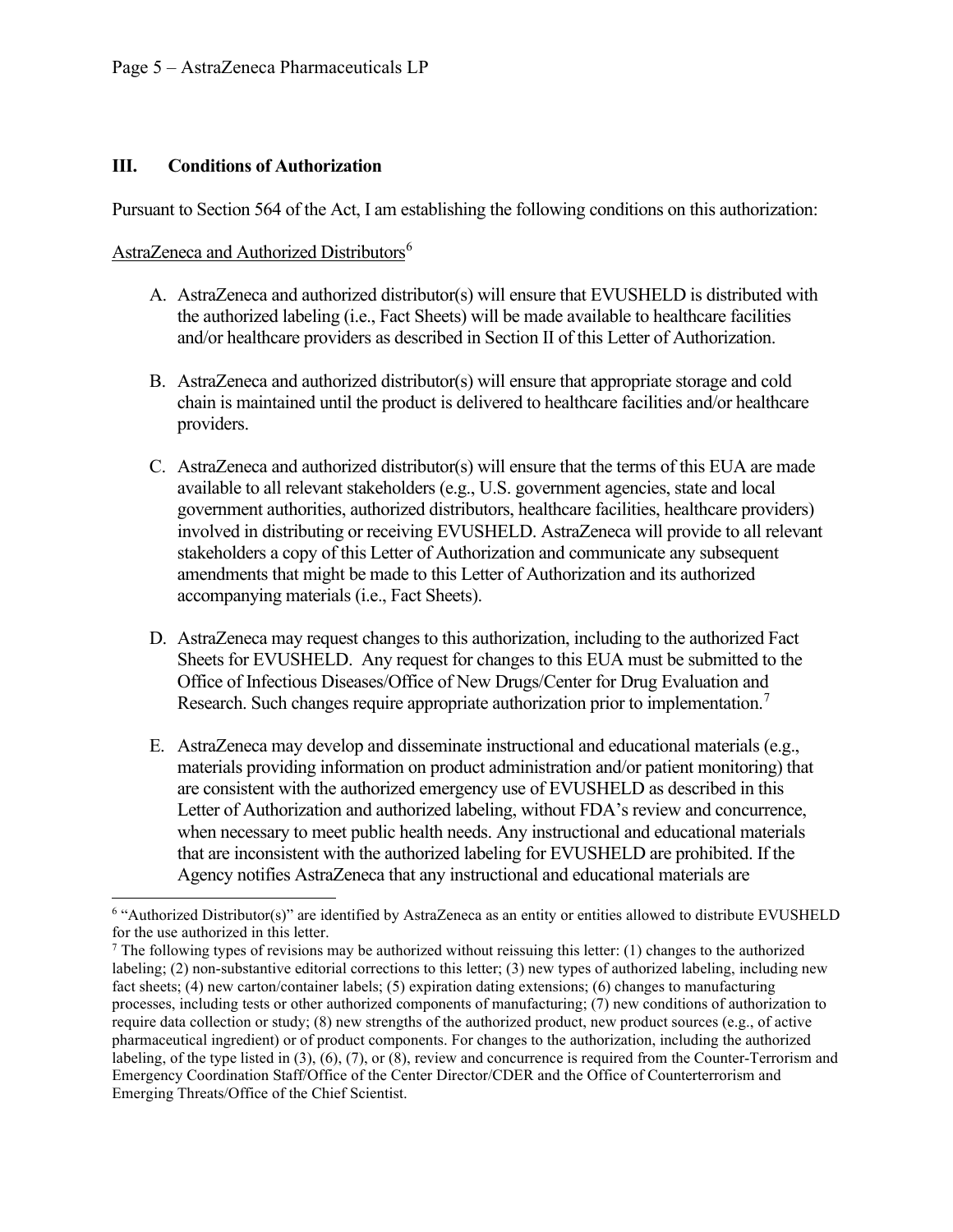inconsistent with the authorized labeling, AstraZeneca must cease distribution of such instructional and educational materials. Furthermore, as part of its notification, the Agency may also require AstraZeneca to issue corrective communication(s).

F. AstraZeneca will report to FDA serious adverse events and all medication errors associated with the use of EVUSHELD for its authorized use that are reported to AstraZeneca using either of the following options.

Option 1: Submit reports through the Safety Reporting Portal (SRP) as described on the [FDA](https://www.safetyreporting.hhs.gov/SRP2/en/Home.aspx?sid=c51864fa-2307-41b7-8f15-aee06e28c0b9)  [SRP](https://www.safetyreporting.hhs.gov/SRP2/en/Home.aspx?sid=c51864fa-2307-41b7-8f15-aee06e28c0b9) web page.

Option 2: Submit reports directly through the Electronic Submissions Gateway (ESG) as described on the [FAERS electronic submissions](https://www.fda.gov/drugs/questions-and-answers-fdas-adverse-event-reporting-system-faers/fda-adverse-event-reporting-system-faers-electronic-submissions) web page.

Submitted reports under both options should state: "EVUSHELD use for COVID-19 under Emergency Use Authorization (EUA)." For reports submitted under Option 1, include this language at the beginning of the question "Describe Event" for further analysis. For reports submitted under Option 2, include this language at the beginning of the "Case Narrative" field.

- G. All manufacturing, packaging, and testing sites for both drug substance and drug product will comply with current good manufacturing practice requirements of Section  $501(a)(2)(B)$  of the Act.
- H. AstraZeneca will submit information to the Agency within three working days of receipt of any information concerning significant quality problems with drug product distributed under this emergency use authorization for EVUSHELD that includes the following:
	- Information concerning any incident that causes the drug product or its labeling to be mistaken for, or applied to, another article; or
	- Information concerning any microbiological contamination, or any significant chemical, physical, or other change or deterioration in the distributed drug product, or any failure of one or more distributed batches of the product to meet the established specifications.

If a significant quality problem affects unreleased product and may also impact product(s) previously released and distributed, then information should be submitted for all potentially impacted lots.

AstraZeneca will include in its notification to the Agency whether the batch, or batches, in question will be recalled.

If not included in its initial notification, AstraZeneca must submit information confirming that AstraZeneca has identified the root cause of the significant quality problems, taken corrective action, and provide a justification confirming that the corrective action is appropriate and effective. AstraZeneca must submit this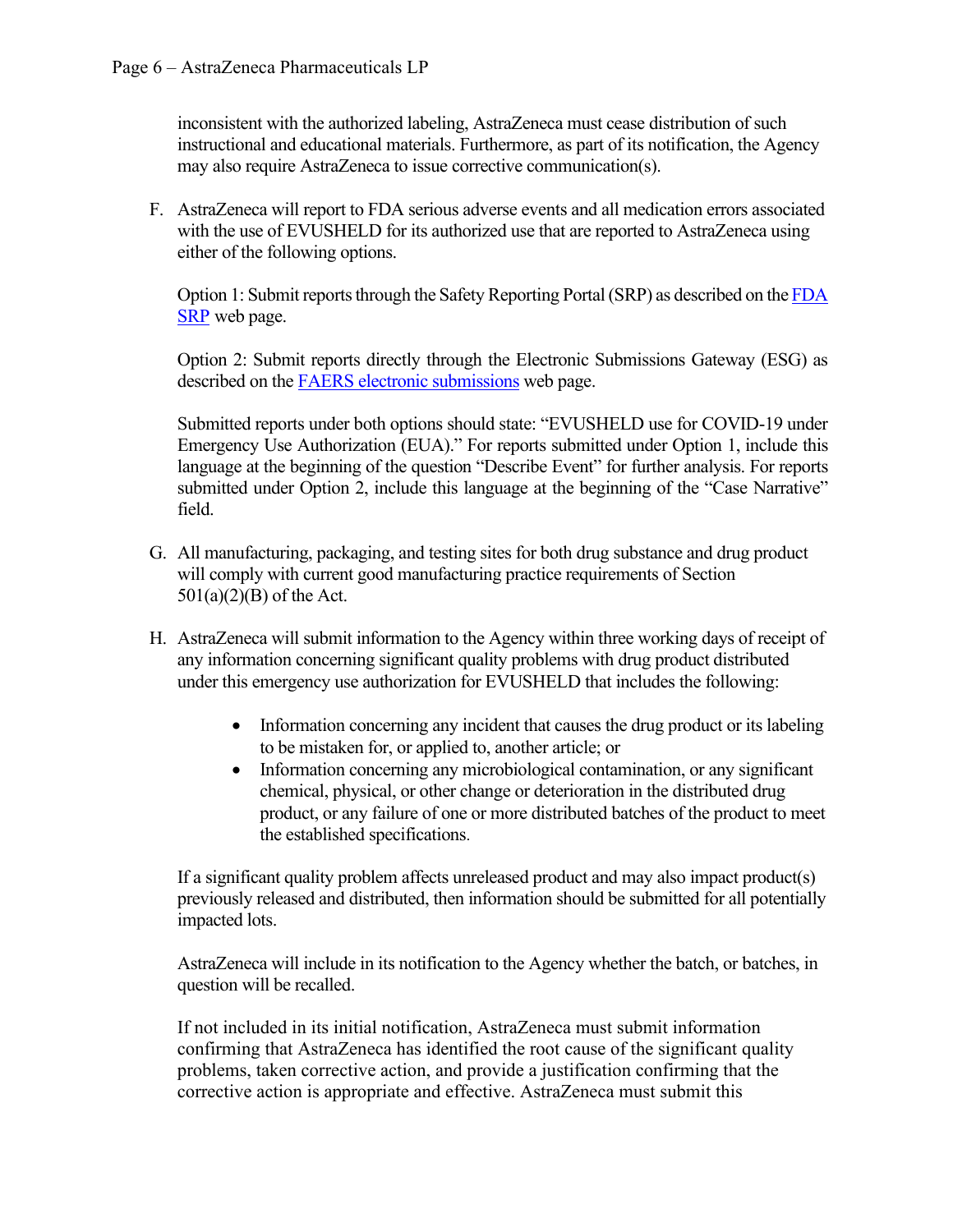information as soon as possible but no later than 45 calendar days from the initial notification.

- I. AstraZeneca will manufacture EVUSHELD to meet all quality standards and per the manufacturing process and control strategy as detailed in AstraZeneca's EUA request. AstraZeneca will not implement any changes to the description of the product, manufacturing process, facilities and equipment, and elements of the associated control strategy that assure process performance and quality of the authorized product, without notification to and concurrence by the Agency as described under condition D.
- J. Through a process of inventory control, AstraZeneca and authorized distributor(s) will maintain records regarding distribution of EVUSHELD (i.e., lot numbers, quantity, receiving site, receipt date).
- K. AstraZeneca will establish a process for monitoring genomic database(s) for the emergence of global viral variants of SARS-CoV-2. A summary of AstraZeneca's process should be submitted to the Agency as soon as practicable, but no later than 30 calendar days of the issuance of this letter, and within 30 calendar days of any material changes to such process. AstraZeneca will provide reports to the Agency on a monthly basis summarizing any findings as a result of its monitoring activities and, as needed, any follow-up assessments planned or conducted.
- L. FDA may require AstraZeneca to assess the activity of the authorized EVUSHELD against any global SARS-CoV-2 variant(s) of interest (e.g., variants that are prevalent or becoming prevalent that harbor substitutions in the target protein or in protein(s) that interact with the target protein). AstraZeneca will perform the required assessment in a manner and timeframe agreed upon by AstraZeneca and the Agency. AstraZeneca will submit to FDA a preliminary summary report immediately upon completion of its assessment followed by a detailed study report within 30 calendar days of study completion. AstraZeneca will submit any relevant proposal(s) to revise the authorized labeling based on the results of its assessment, as may be necessary or appropriate based on the foregoing assessment.
- M. AstraZeneca shall provide samples as requested of tixagevimab and of cilgavimab to the U.S. Department of Health and Human Services (HHS) for evaluation of activity against emerging global viral variants of SARS-CoV-2, including specific amino acid substitution(s) of interest (e.g., variants that are highly prevalent or that harbor substitutions in the target protein) within 5 business days of any request made by HHS. Analyses performed with the supplied quantity of the individual drug substances for tixagevimab and cilgavimab may include, but are not limited to, cell culture potency assays, protein binding assays, cell culture variant assays (pseudotyped virus-like particles and/or authentic virus), and *in vivo* efficacy assays.
- N. AstraZeneca must provide the following information to the Agency:
	- All anti-drug antibody (ADA) assessments that have not been completed at the time of this authorization for subjects from the PROVENT clinical trial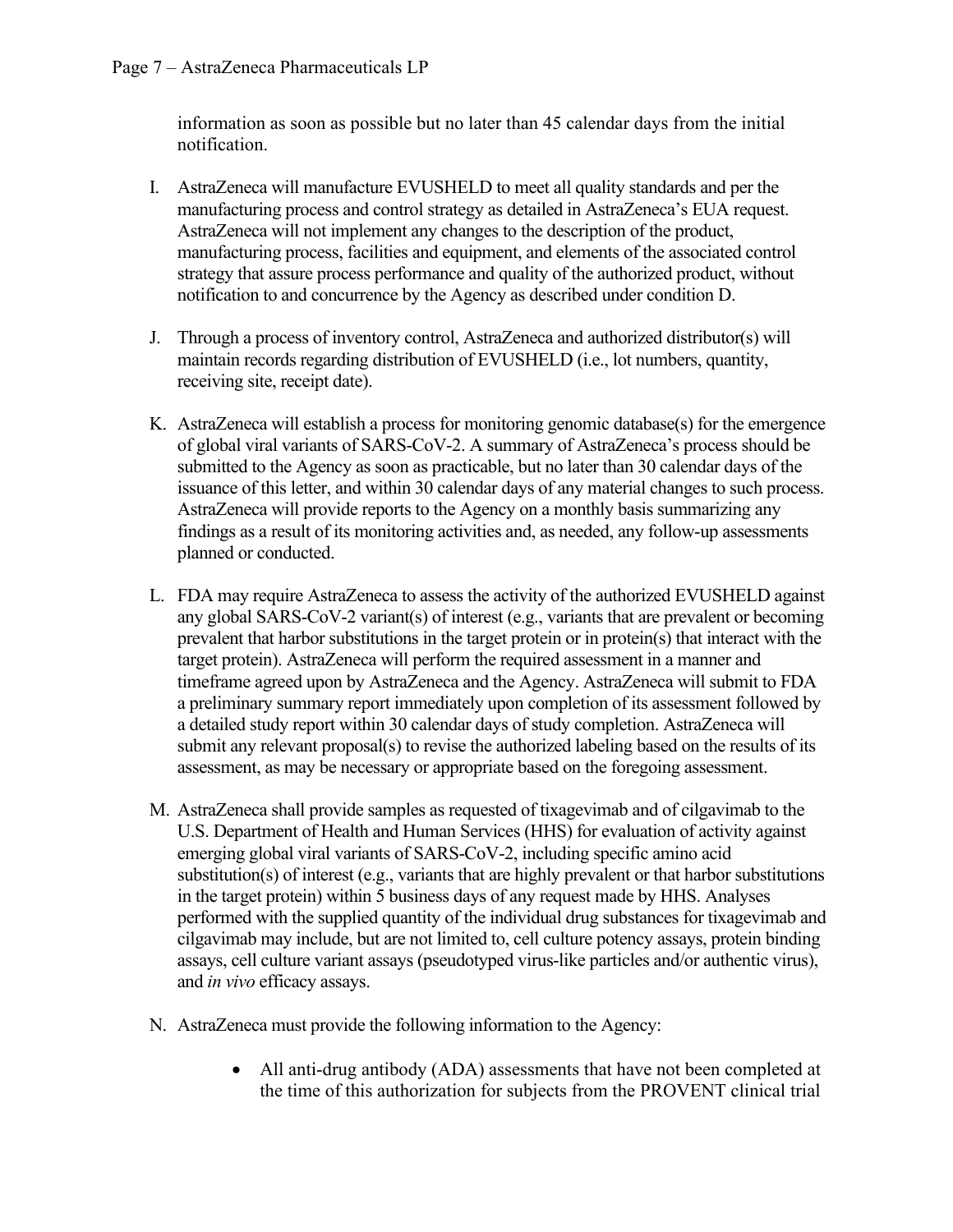for days 1, 29, 58, and 183 by April 22, 2022.

- Interim analysis results through Day 28 for the first 50 subjects to receive a second dose from the PROVENT repeat-dose sub-study by April 22, 2022.
- AstraZeneca must conduct an additional study attempting to select for SARS-CoV-2 with reduced susceptibility to tixagevimab in culture. Such study must employ alternative strategies as agreed upon between AstraZeneca and the Agency. AstraZeneca must provide the Agency with a proposed protocol by January 7, 2022. AstraZeneca must submit a report of summary findings as soon as available, but no later than June 30, 2022.
- Report from AstraZeneca's study evaluating the potential for tixagevimab and cilgavimab to mediate antibody-dependent enhancement of infection using sub-saturating concentrations of each monoclonal antibody by June 30, 2022.
- Final results from PROVENT and STORM CHASER by December 30, 2022. Results, to include baseline and all subsequent study visits, of the following biomarkers from the PROVENT repeat-dose sub-study: d-dimer, P-selectin, thrombin, and Factor VIII.
- Topline data, to include safety, pharmacokinetic, ADA, and biomarker results for thrombotic events from the first 9 months of the PROVENT repeat-dose sub-study by January 31, 2023.
- Monthly aggregate reports for serious adverse events in the Cardiac Disorder System Order Class (SOC) and other non-cardiac thrombotic serious adverse events.
- O. AstraZeneca and authorized distributor(s) will make available to FDA upon request any records maintained in connection with this EUA.

### Healthcare Facilities to Whom EVUSHELD Is Distributed and Healthcare Providers Administering EVUSHELD

- P. Healthcare facilities and healthcare providers will ensure that they are aware of the Letter of Authorization, and the terms herein, and that the authorized Fact Sheets are made available to healthcare providers and to patients, parents, and caregivers, respectively, through appropriate means, prior to administration of EVUSHELD.
- Q. Healthcare facilities and healthcare providers receiving EVUSHELD will track all serious medication errors and adverse events that are considered to be potentially attributable to EVUSHELD use and must report these to FDA in accordance with the Fact Sheet for Healthcare Providers. Complete and submit a MedWatch form [\(www.fda.gov/medwatch/report.htm\)](http://www.fda.gov/medwatch/report.htm), or complete and submit FDA Form 3500 (health professional) by fax (1-800-FDA-0178) (these forms can be found via link above). Call [1-](http://www.fda.gov/medwatch%20or%20call%201-800-FDA-1088) [800-FDA-1088](http://www.fda.gov/medwatch%20or%20call%201-800-FDA-1088) for questions. Submitted reports should state, "EVUSHELD use for COVID-19 under Emergency Use Authorization" at the beginning of the question "Describe Event" for further analysis. A copy of the completed FDA Form 3500 should also be provided to AstraZeneca per the instructions in the authorized labeling.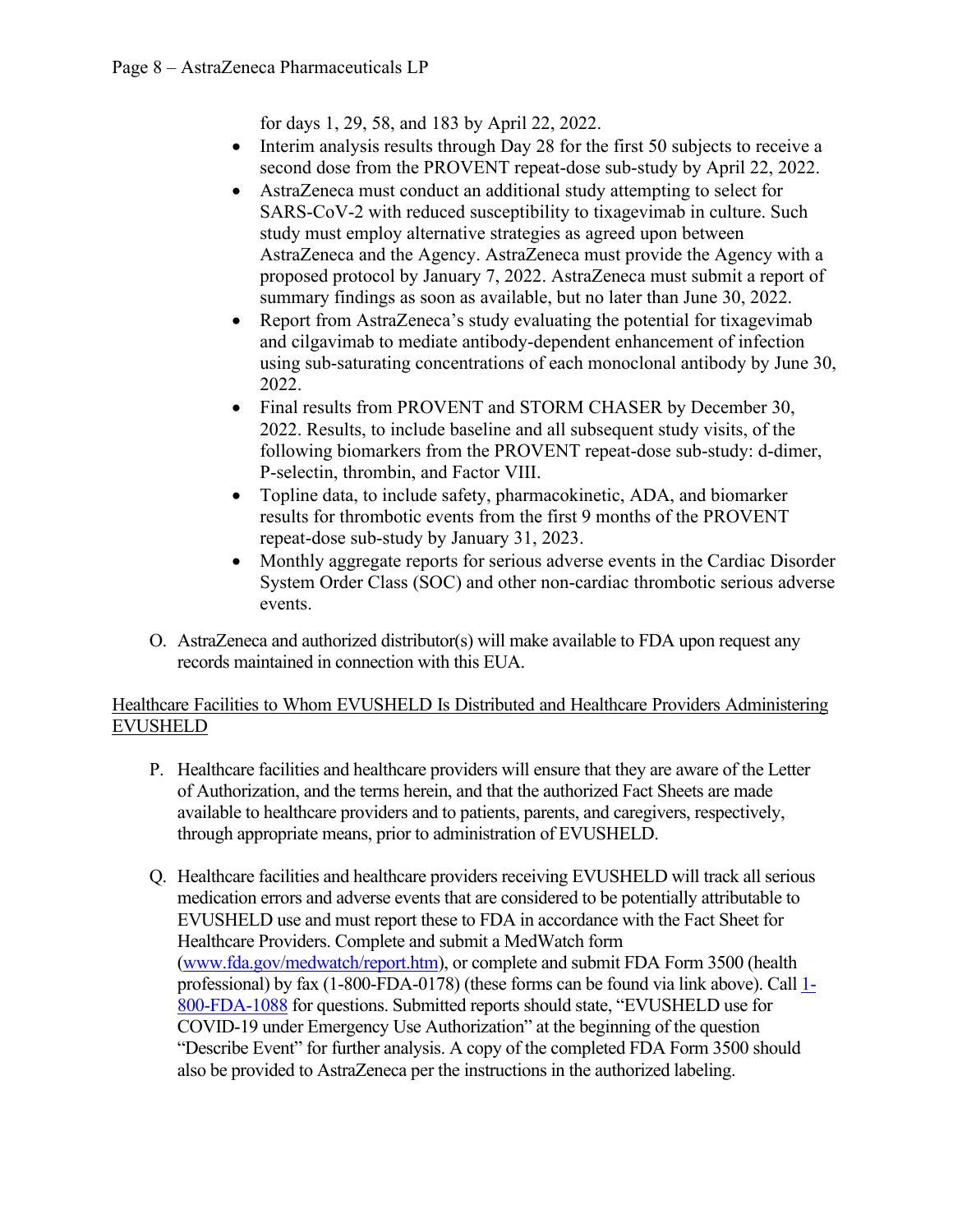- R. Healthcare facilities and healthcare providers will ensure that appropriate storage and cold chain is maintained until the product is administered consistent with the terms of this letter and the authorized labeling.
- S. Through a process of inventory control, healthcare facilities will maintain records regarding the dispensing and administration of EVUSHELD for the use authorized in this letter (i.e., lot numbers, quantity, receiving site, receipt date), product storage, and maintain patient information (e.g., patient name, age, disease manifestation, number of doses administered per patient, other drugs administered).
- T. Healthcare facilities will ensure that any records associated with this EUA are maintained until notified by AstraZeneca and/or FDA. Such records will be made available to AstraZeneca, HHS, and FDA for inspection upon request.
- U. Healthcare facilities and providers will report therapeutics information and utilization data as directed by the U.S. Department of Health and Human Services.

#### Conditions Related to Printed Matter, Advertising, and Promotion

- V. All descriptive printed matter, advertising, and promotional materials relating to the use of EVUSHELD under this authorization shall be consistent with the authorized labeling, as well as the terms set forth in this EUA, and meet the requirements set forth in Section 502(a) and (n) of the Act, as applicable, and FDA implementing regulations. References to "approved labeling", "permitted labeling" or similar terms in these requirements shall be understood to refer to the authorized labeling for the use of EVUSHELD under this authorization. In addition, such materials shall:
	- Be tailored to the intended audience.
	- Not take the form of reminder advertisements, as that term is described in 21 CFR 202.1(e)(2)(i), 21 CFR 200.200 and 21 CFR 201.100(f).
	- Present the same risk information relating to the major side effects and contraindications concurrently in the audio and visual parts of the presentation for advertising and promotional materials in audio-visual format.
	- Be accompanied by the authorized labeling, if the promotional materials are not subject to Section 502(n) of the Act.
	- Be submitted to FDA accompanied by Form FDA-2253 at the time of initial dissemination or first use.

If the Agency notifies AstraZeneca that any descriptive printed matter, advertising or promotional materials do not meet the terms set forth in conditions V-X of this EUA, AstraZeneca must cease distribution of such descriptive printed matter, advertising, or promotional materials in accordance with the Agency's notification. Furthermore, as part of its notification, the Agency may also require AstraZeneca to issue corrective communication(s).